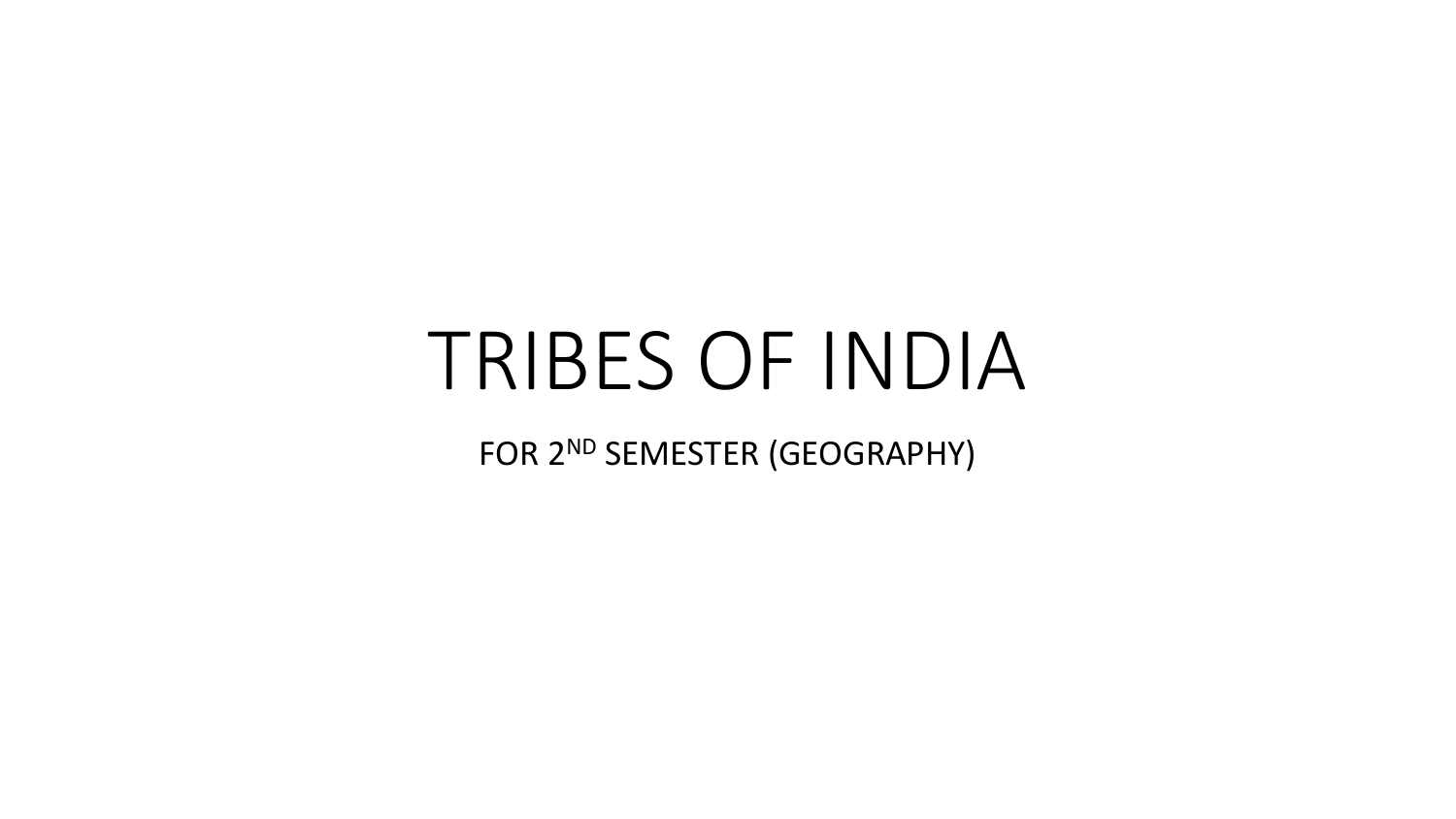## What is a tribe?

- A social group composed of numerous families,clans,or generation having a shared ancestry.
- A tribe is a group of people who live and work together in a shared geographical area. They have strong sense of unity. The tribe has a chief. They have common culture, dialect and religion.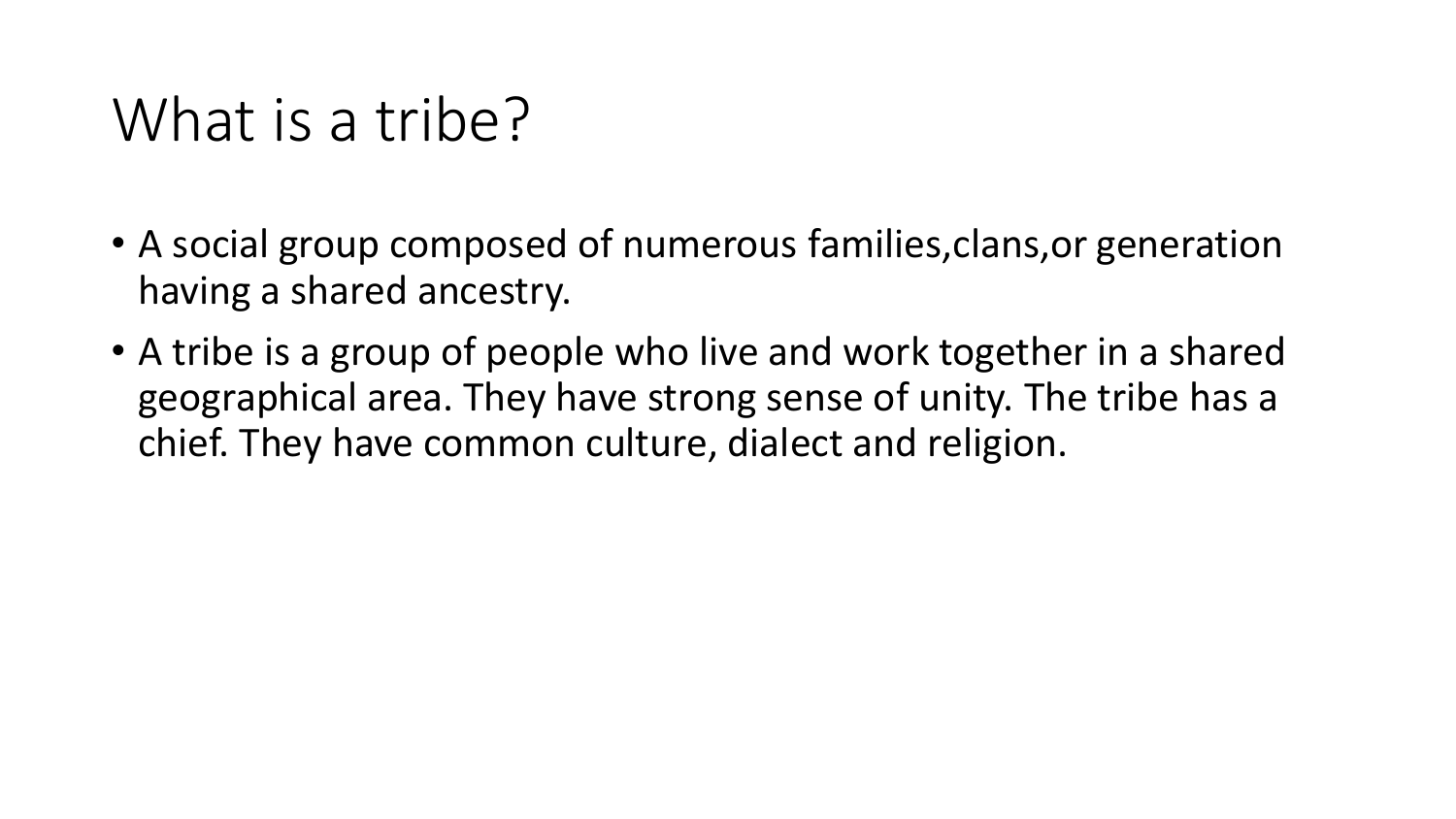#### BHIL TRIBE

- 1) MOSTLY FOUND IN the state of rajasthan
- 2) Oldest tribes of india
- 3) They are excellent archers
- 4) Ghoomar is their traditional dance

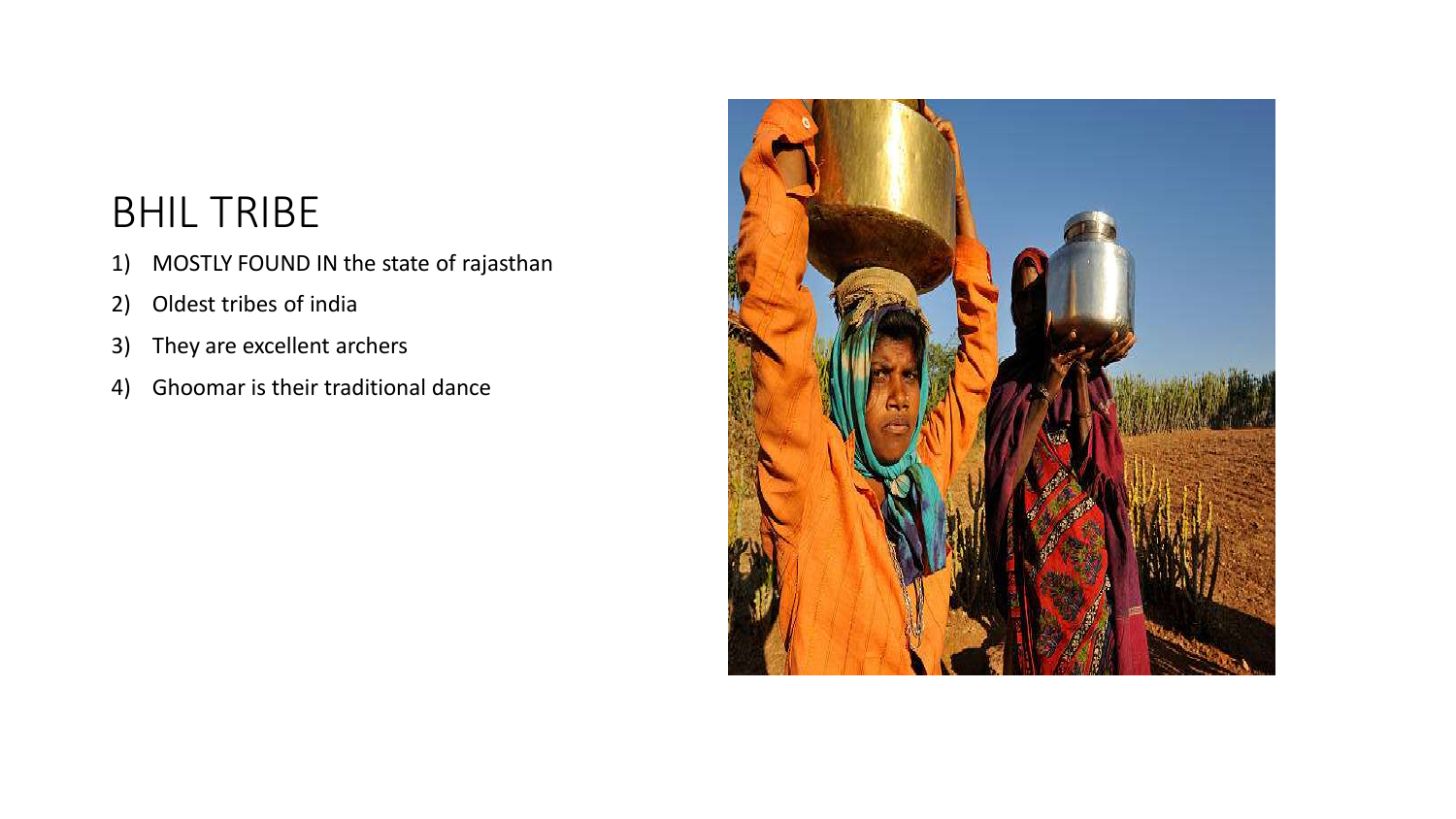#### Munda tribe

- 1) Mostly found in the state of Jharkhand
- 2) THEIR Special dance form is nupur which is performed by wearing anklet
- 3) The munda is a Sanskrit word meaning headman
- 4) They speak in Mundari language

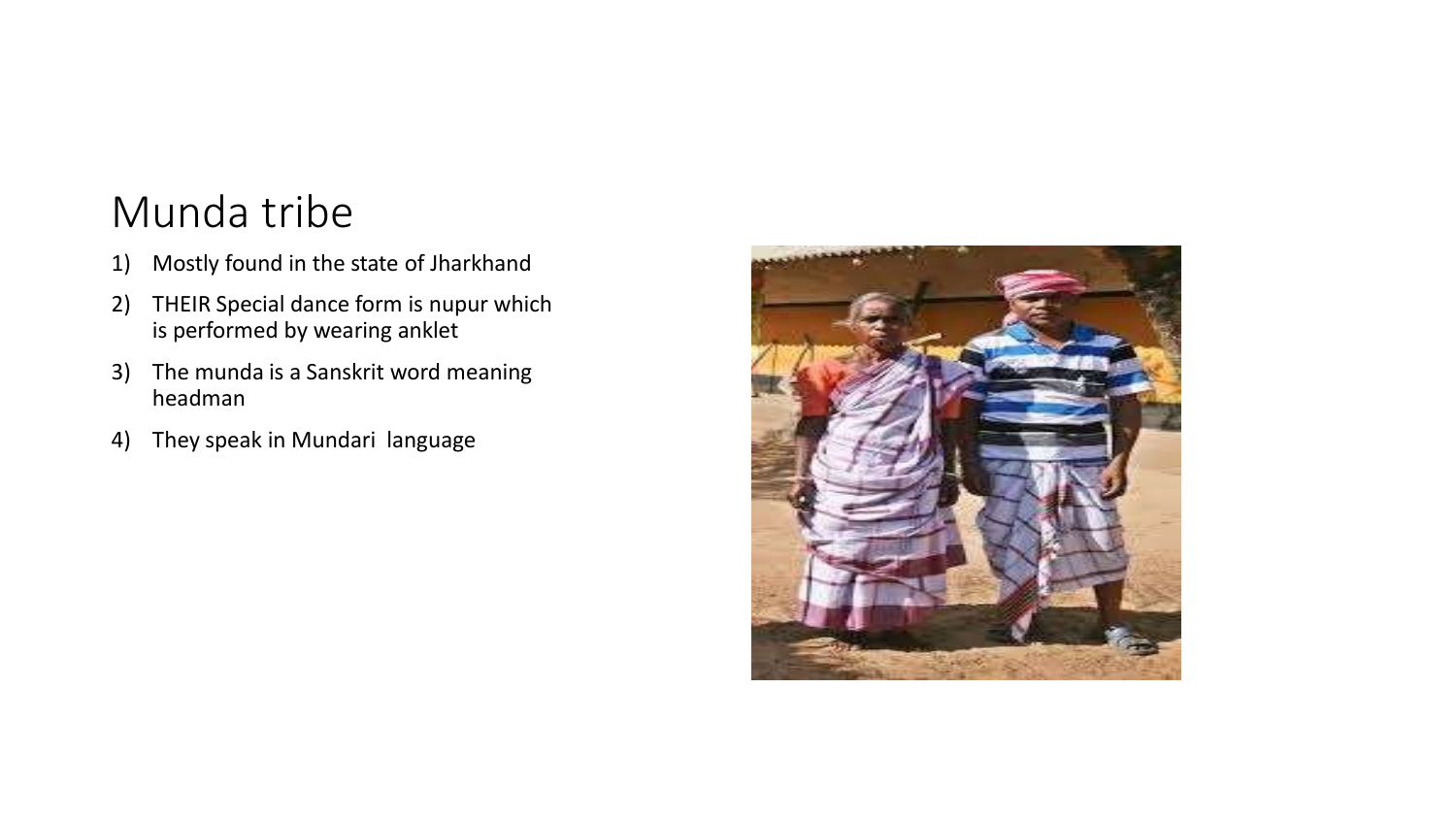#### Santhal tribe

Mostly found in the states of Jharkhand, west Bengal etc

They depend on agriculture and livestock rearing for living

They perform their santhali dance.

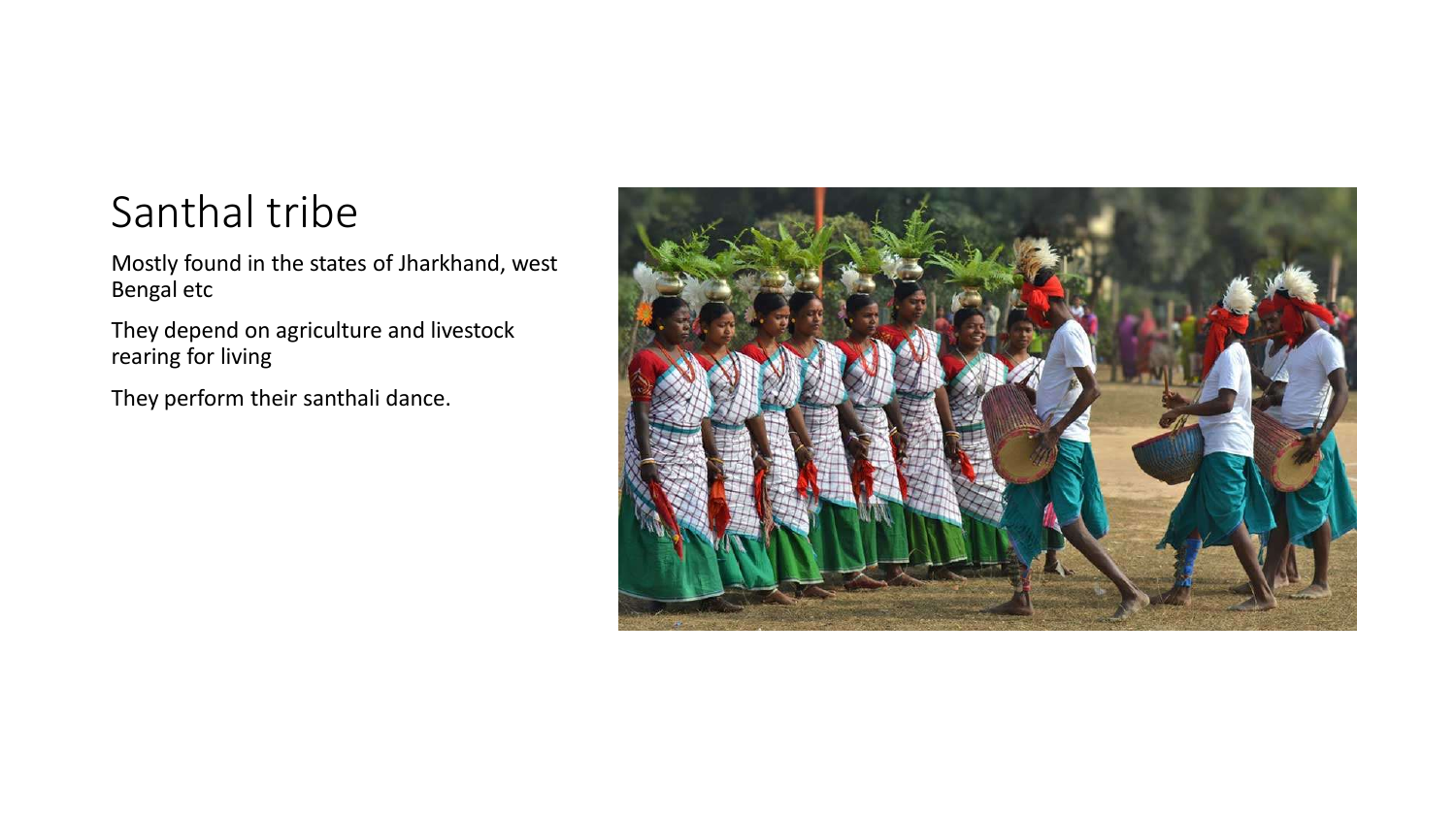#### Bodo tribe

It is mostly found in the statyes of assam and they are mostly found in plain areas of assam

They speak their native language bodo

The weaving of handloom products is an intrinsic part of their culture.

They celebrate the baishagu festival

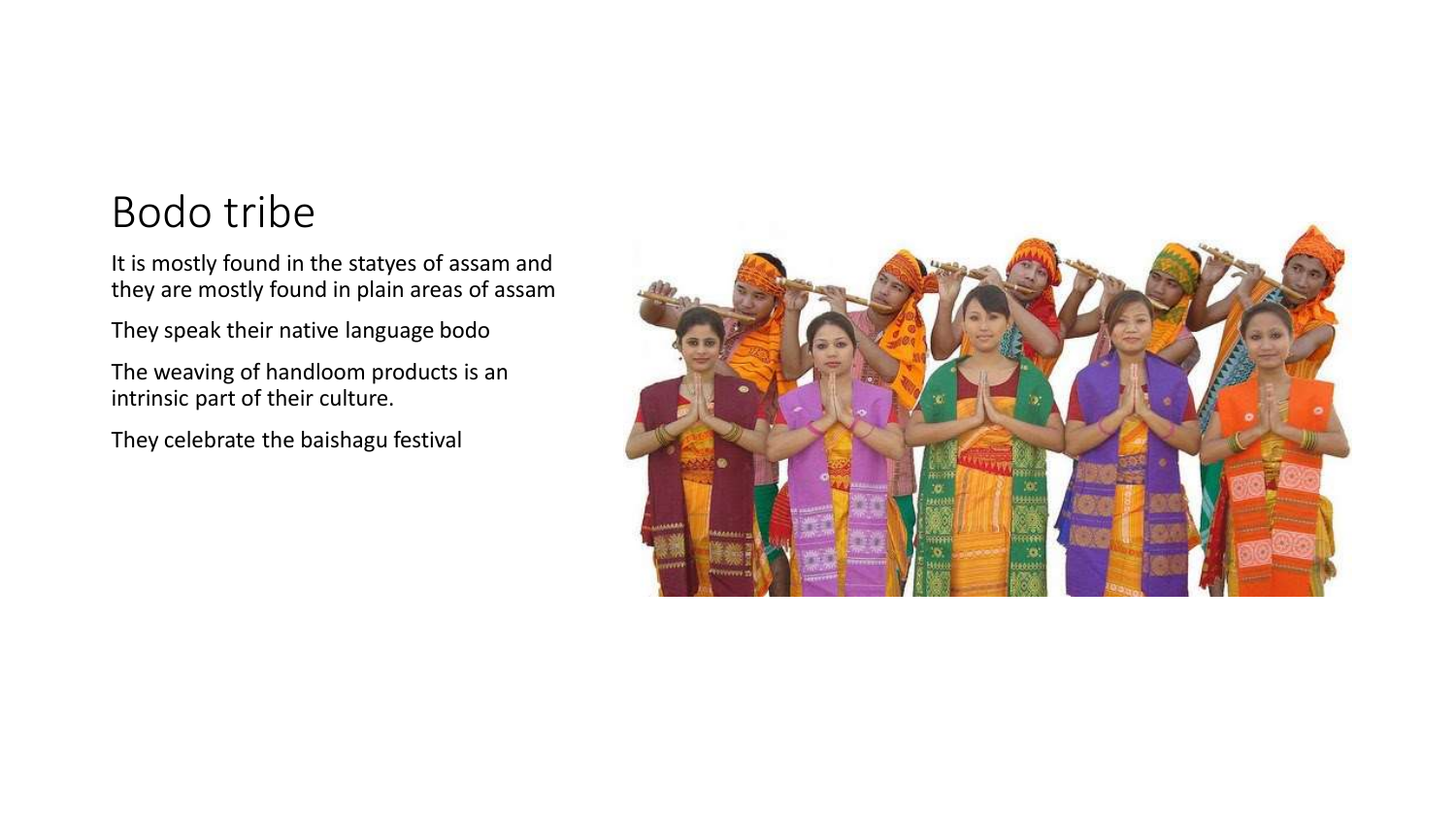#### Angami tribe

they are mostly found in the state of Nagaland

This tribe is known for their hornbill festival

The men dress in white Mhoushu and black lohe.The women wear Mechela and ornaments of beads,mask ,pendants etc

They speak language like Gnamei,Ngami etc